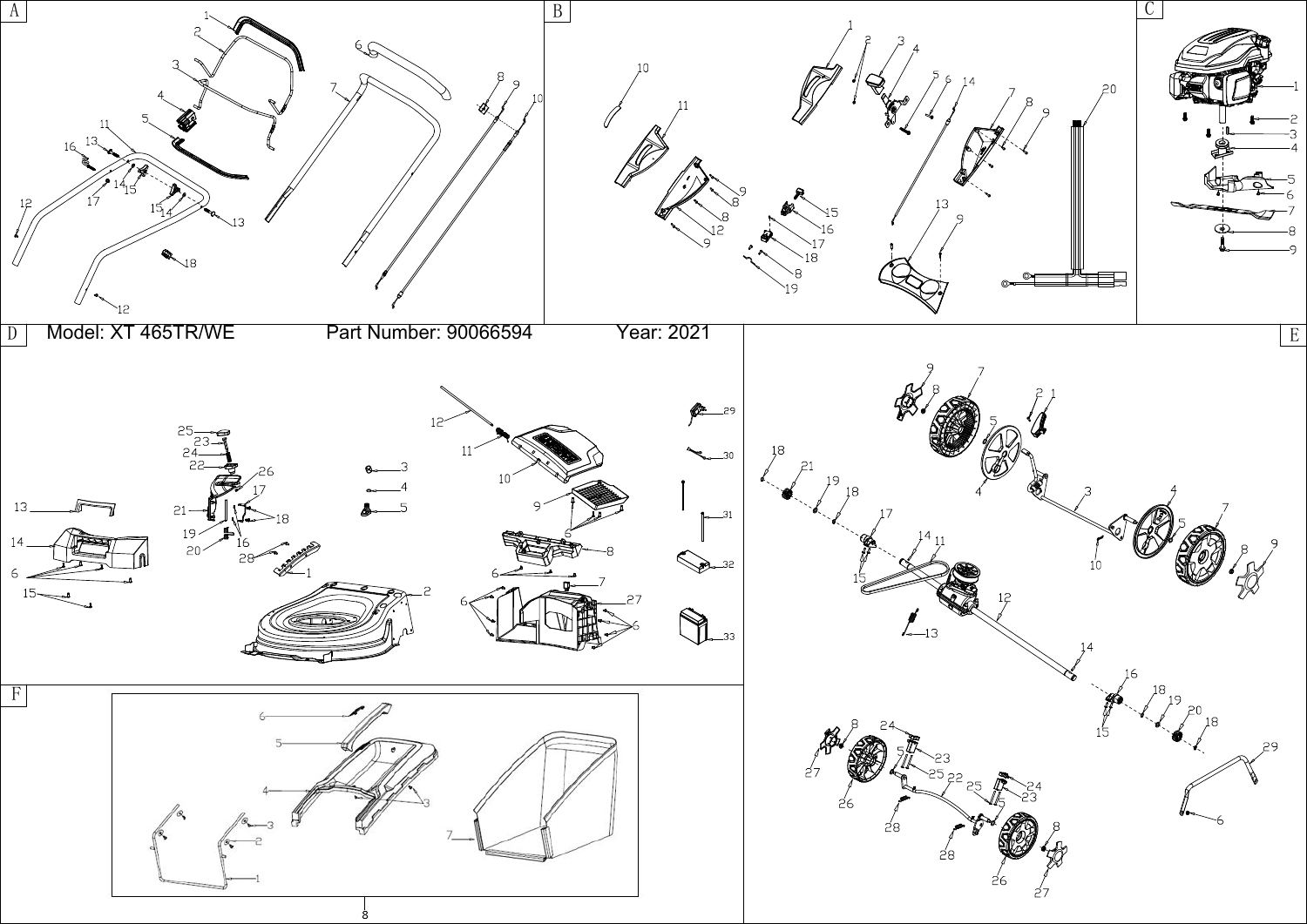| <b>POS</b> | <b>QTY</b>     | <b>PARTNUMBER</b> | <b>BESKRIVELSE</b>                            | <b>DESCRIPTION</b>                   |
|------------|----------------|-------------------|-----------------------------------------------|--------------------------------------|
| A-1        | 1              | 427187            | PLASTHÅNDTAG FOR BØJLE<br><b>FOR FREMTRÆK</b> | <b>PLASTIC HANDLE</b>                |
| $A-2$      | $\mathbf{1}$   | 428866            | <b>BØJLE FOR FREMTRÆK</b><br>(RUND)           | <b>CLUTCH LEVER (ROUND)</b>          |
| $A-3$      | $\mathbf 1$    | 448021            | <b>BØJLE FOR STOP</b>                         | <b>BRAKE LEVER</b>                   |
| $A - 4$    | 1              | 428853            | <b>BESLAG MED STOP FOR</b><br><b>BØJLER</b>   | <b>BRACKET</b>                       |
| $A-5$      | $\mathbf{1}$   | 436614            | PLASTHÅNDTAG                                  | PLASTIC DECORATION                   |
| $A-6$      | $\mathbf{1}$   | 419232            | <b>SOFTGRIP</b>                               | <b>HANDLE</b>                        |
| $A-7$      | $\mathbf 1$    | 448072            | STYR ØVRE                                     | <b>UPPER HANDLE</b>                  |
| $A-8$      | 1              | 428856            | <b>KABELHOLDER</b>                            | <b>CABLE HOLDER</b>                  |
| $A-9$      | 1              | 448023            | <b>STOPKABEL</b>                              | <b>CABLE</b>                         |
| $A-10$     | 1              | 440218            | KOBLINGSKABEL GT                              | <b>CLUTCH CABLE</b>                  |
| $A-11$     | $\mathbf{1}$   | 448024            | <b>STYR NEDRE</b>                             | <b>LOWER HANDLE</b>                  |
| $A-12$     | $\overline{2}$ | 419288            | SKRUE ST4,8X12                                | SCREW ST4,8X12                       |
| $A-13$     | $\overline{2}$ | 427152            | BRÆDDEBOLT M8X50                              | BOLT M8X50                           |
| A-14       | $\overline{2}$ | 419242            | SKIVE 8.5X16X1.54                             | WASHER 8.5X16X1.54                   |
| $A-15$     | $\overline{2}$ | 448025            | <b>FINGERSKRUE</b>                            | <b>KNOB</b>                          |
| $A-16$     | 1              | 419237            | <b>HOLDER FOR STARTSNOR</b>                   | <b>HOLDER</b>                        |
| $A-17$     | 1              | 419337            | LÅSEMØTRIK M6                                 | <b>LOCKING NUT M6</b>                |
| $A-18$     | $\overline{2}$ | 428883            | KABELHOLDER/CLIPS PLAST                       | <b>CABLE HOLDER</b>                  |
| $B-1$      | 1              | 419330            | PANEL PLAST VENSTRE<br>ØVRE                   | <b>PANEL</b>                         |
| $B-2$      | $\overline{2}$ | 419273            | MØTRIK M6                                     | <b>NUT M6</b>                        |
| $B-3$      | 1              | 432453            | <b>GREB PLASTIK</b>                           | PLASTIC GRIP                         |
| $B-4$      | 1              | 448073            | <b>HÅNDTAG</b>                                | <b>HANDLE</b>                        |
| $B-5$      | 1              | 419320            | BOLT M6X40                                    | BOLT M6X40                           |
| B-6        | $\mathbf 1$    | 419236            | FLANGEBOLT M6X30                              | COLLAR BOLT M6X30                    |
| $B-7$      | 1              | 419329            | PANEL PLAST VENSTRE<br><b>NEDRE</b>           | <b>PANEL</b>                         |
| $B-8$      | 6              | 428877            | SKRUE ST4,2X15                                | SCREW ST4,2X15                       |
| $B-9$      | 6              | 419332            | SKRUE ST4,2X25                                | SCREW ST4,2X25                       |
| $B-10$     | $\mathbf{1}$   | 421751            | <b>PLADE</b>                                  | <b>PLATE</b>                         |
| $B-11$     | 1              | 435670            | PANEL HØJRE/ØVRE                              | UPPER COVER OF RIGHT<br><b>PANEL</b> |
| $B-12$     | $\mathbf{1}$   | 435682            | <b>PANEL</b>                                  | LOWER COVER OF RIGHT<br><b>PANEL</b> |
| $B-13$     | $\mathbf{1}$   | 433268            | KOPHOLDER PANEL                               | <b>HANDLE PANEL</b>                  |
| $B-14$     | 1              | 448074            | <b>KABEL GAS/CHOKER</b>                       | <b>CABLE THROTTLE</b>                |
| $B-15$     | $\overline{2}$ | 437897            | <b>NØGLE</b>                                  | <b>KEY</b>                           |
| $B-16$     | 1              | 435490            | <b>HOLDER FOR STARTKNAP</b>                   | <b>KEY HOLDER</b>                    |
| $B-17$     | 1              | 434555            | SKRUE ST2.9X9.5                               | <b>SCREW ST2.9X9.5</b>               |
| $B-18$     | 1              | 435491            | <b>KONTAKT</b>                                | <b>BUTTON</b>                        |
| $B-19$     | 1              | 421785            | <b>BØJLE</b>                                  | <b>PLATE</b>                         |
| $B-20$     | 1              | 440222            | <b>LEDNING</b>                                | <b>WIRE</b>                          |
| $C-1$      | 1              | TG480E-1          | <b>TG480E</b>                                 |                                      |
| $C-2$      | 3              | 419284            | <b>BOLT M8X25</b>                             | <b>BOLT M8X25</b>                    |
| $C-3$      | $\mathbf{1}$   | 419289            | <b>NOT</b>                                    | <b>NOT</b>                           |
| $C-4$      | $\mathbf{1}$   | 435494            | <b>KNIVHOLDER</b>                             | <b>BLADE ADAPTER</b>                 |
| $C-5$      | 1              | 448078            | <b>REMSKÆRM</b>                               | <b>BELT COVER</b>                    |
| $C-6$      | $\overline{2}$ | 439373            | <b>SKRUE</b>                                  | <b>SCREW</b>                         |
| $C-7$      | $\mathbf{1}$   | 421764            | KNIV 46CM                                     | BLADE 18"                            |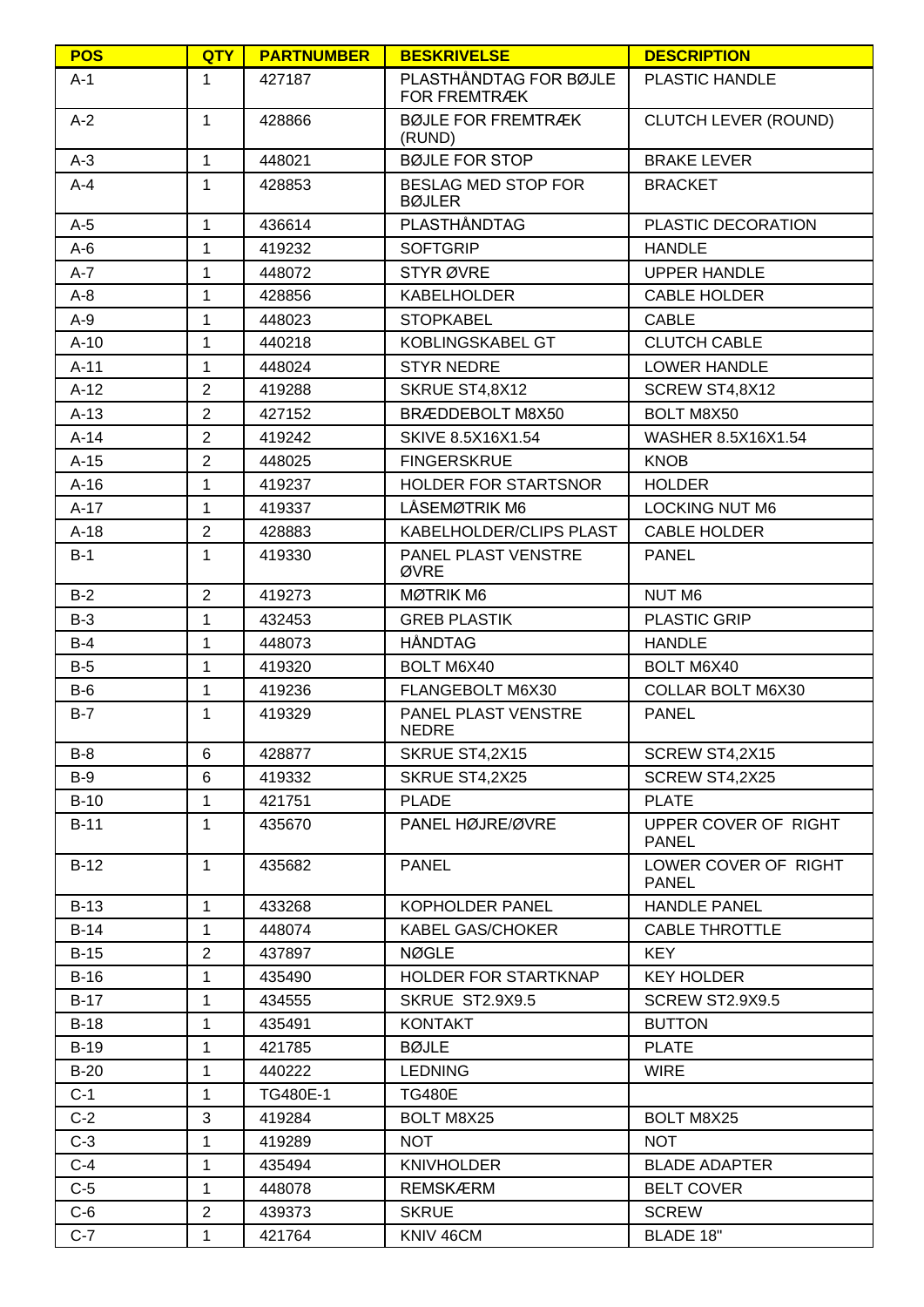| <b>POS</b> | <b>QTY</b>     | <b>PARTNUMBER</b> | <b>BESKRIVELSE</b>                              | <b>DESCRIPTION</b>                        |
|------------|----------------|-------------------|-------------------------------------------------|-------------------------------------------|
| $C-8$      | $\mathbf{1}$   | 419292            | <b>SKIVE FOR KNIV</b>                           | <b>WASHER</b>                             |
| $C-9$      | 1              | 419293            | STÅLBOLT FOR KNIVHOLDER<br>3/8-24UNFX35         | <b>STEEL BOLT</b>                         |
| $D-1$      | $\mathbf{1}$   | 448027            | <b>HØJDEJUSTERINGSPLADE</b>                     | HEIGHT ADJUSTMENT PLATE                   |
| $D-2$      | 1              | 448079            | <b>KLIPPESKJOLD</b>                             | <b>DECK</b>                               |
| $D-3$      | 1              | 419278            | <b>KRAVE</b>                                    | <b>SLEEVE</b>                             |
| $D-4$      | 1              | 419279            | O-RING 11X2.5                                   | O-RING 11X2.5                             |
| D-5        | 1              | 448029            | <b>VASKESTUDS</b>                               | <b>WASHING LINKER</b>                     |
| $D-6$      | 19             | 439373            | <b>SKRUE</b>                                    | <b>SCREW</b>                              |
| $D-7$      | $\mathbf{1}$   | 448030            | <b>STØTTE</b>                                   | <b>SUPPORTER</b>                          |
| D-8        | 1              | 448075            | <b>HOLDER FOR OPSAMLER OG</b><br><b>BATTERI</b> | <b>REAR COVER PEDESTAL</b>                |
| $D-9$      | $\mathbf{1}$   | 448032            | <b>BIOPLUG</b>                                  | <b>MULCHING PLUG</b>                      |
| $D-10$     | $\mathbf{1}$   | 448033            | <b>UDKASTERKLAP</b>                             | <b>REAR COVER</b>                         |
| $D-11$     | $\mathbf{1}$   | 448034            | <b>FJEDER</b>                                   | <b>SPRING</b>                             |
| $D-12$     | $\mathbf{1}$   | 448035            | <b>AKSEL</b>                                    | <b>REAR COVER SHAFT</b>                   |
| $D-13$     | 1              | 448036            | FORSKÆRMØVRE DEL                                | <b>FRONT PLATE</b>                        |
| D-14       | $\mathbf{1}$   | 448037            | <b>FORSKÆRM</b>                                 | <b>FRONT FACE</b>                         |
| $D-15$     | $\overline{2}$ | 434588            | SKRUE ST4.2X12                                  | SCREW ST4.2X12                            |
| $D-16$     | $\overline{2}$ | 419263            | MØTRIK M5                                       | <b>NUT M5</b>                             |
| $D-17$     | 1              | 448038            | <b>BESLAG</b>                                   | SIDE DISCHARGE BRACKET                    |
| $D-18$     | $\overline{2}$ | 448039            | BOLT M5X10                                      | <b>BOLT</b>                               |
| $D-19$     | 1              | 448040            | <b>AKSEL</b>                                    | <b>REAR COVER SHAFT</b>                   |
| $D-20$     | 1              | 448041            | <b>FJEDER</b>                                   | <b>SPRING</b>                             |
| $D-21$     | 1              | 448080            | <b>SIDEDÆKSEL</b>                               | SIDE DISCHARGE COVER                      |
| $D-22$     | 1              | 448043            | <b>COVER NEDRE</b>                              | LOWER COVER                               |
| $D-23$     | 1              | 448044            | <b>BOLT</b>                                     | <b>BOLT</b>                               |
| $D-24$     | 1              | 448045            | <b>FJEDER</b>                                   | <b>SPRING</b>                             |
| $D-25$     | 1              | 448046            | COVER ØVRE                                      | UPPER COVER                               |
| $D-26$     | 1              | 419273            | MØTRIK M6                                       | NUT M6                                    |
| D-27       | $\mathbf{1}$   | 448047            | <b>BAGPLADE</b>                                 | <b>BACK BOARD</b>                         |
| $D-28$     | $\overline{2}$ | 448048            | <b>SKRUE M5X12</b>                              | <b>SCREW</b>                              |
| D-29       | $\mathbf{1}$   | 421792            | <b>LADER</b>                                    | <b>CHARGER</b>                            |
| D-30       | 1              | 421789            | LEDNING/LADESTIK                                | <b>CABLE</b>                              |
| $D-31$     | $\overline{2}$ | 428440            | FLANGEBOLT M6X155                               | <b>COLLAR BOLT M6X155</b>                 |
| D-32       | 1              | 421787            | <b>BATTERIHOLDER TOP</b>                        | <b>BATTERY HOLDER</b>                     |
| D-33       | $\mathbf{1}$   | 421790            | BATTERI 12V/5AH                                 | BATTERY 12V/5AH                           |
| $E-1$      | 1              | 448049            | <b>HØJDEJUSTERINGHÅNDTAG</b>                    | <b>HEIGHT ADJUSTMENT</b><br><b>HANDLE</b> |
| $E-2$      | $\mathbf{1}$   | 433350            | <b>SKRUE M4X6</b>                               | <b>SCREW</b>                              |
| $E-3$      | $\mathbf{1}$   | 448050            | AKSEL                                           | <b>REAR WHEEL SHAFT</b>                   |
| $E-4$      | $\overline{2}$ | 448051            | <b>STØVDÆKSEL</b>                               | <b>INNER COVER</b>                        |
| $E-5$      | $\overline{4}$ | 419251            | <b>FJEDERSKIVE</b>                              | <b>SPRING COLLAR</b>                      |
| $E-6$      | $\mathbf{1}$   | 419295            | MØTRIK M6                                       | <b>NUT M6</b>                             |
| $E-7$      | $\overline{2}$ | 448052            | <b>HJUL</b>                                     | <b>7INCH WHEEL</b>                        |
| $E-8$      | $\overline{4}$ | 419256            | MØTRIK M8                                       | <b>NUT M8</b>                             |
| $E-9$      | $\overline{2}$ | 448053            | <b>HJULKAPSEL</b>                               | <b>9INCH WHEEL COVER</b>                  |
| $E-10$     | 1              | 419258            | <b>PIN</b>                                      | <b>PIN</b>                                |
| $E-11$     | 1              | 435691            | KILEREM LI686                                   | <b>BELT</b>                               |
| $E-12$     | 1              | 448054            | <b>GEARBOX GT</b>                               | <b>GT GEARBOX</b>                         |
| $E-13$     | $\mathbf 1$    | 448055            | <b>FJEDER</b>                                   | <b>SPRING</b>                             |